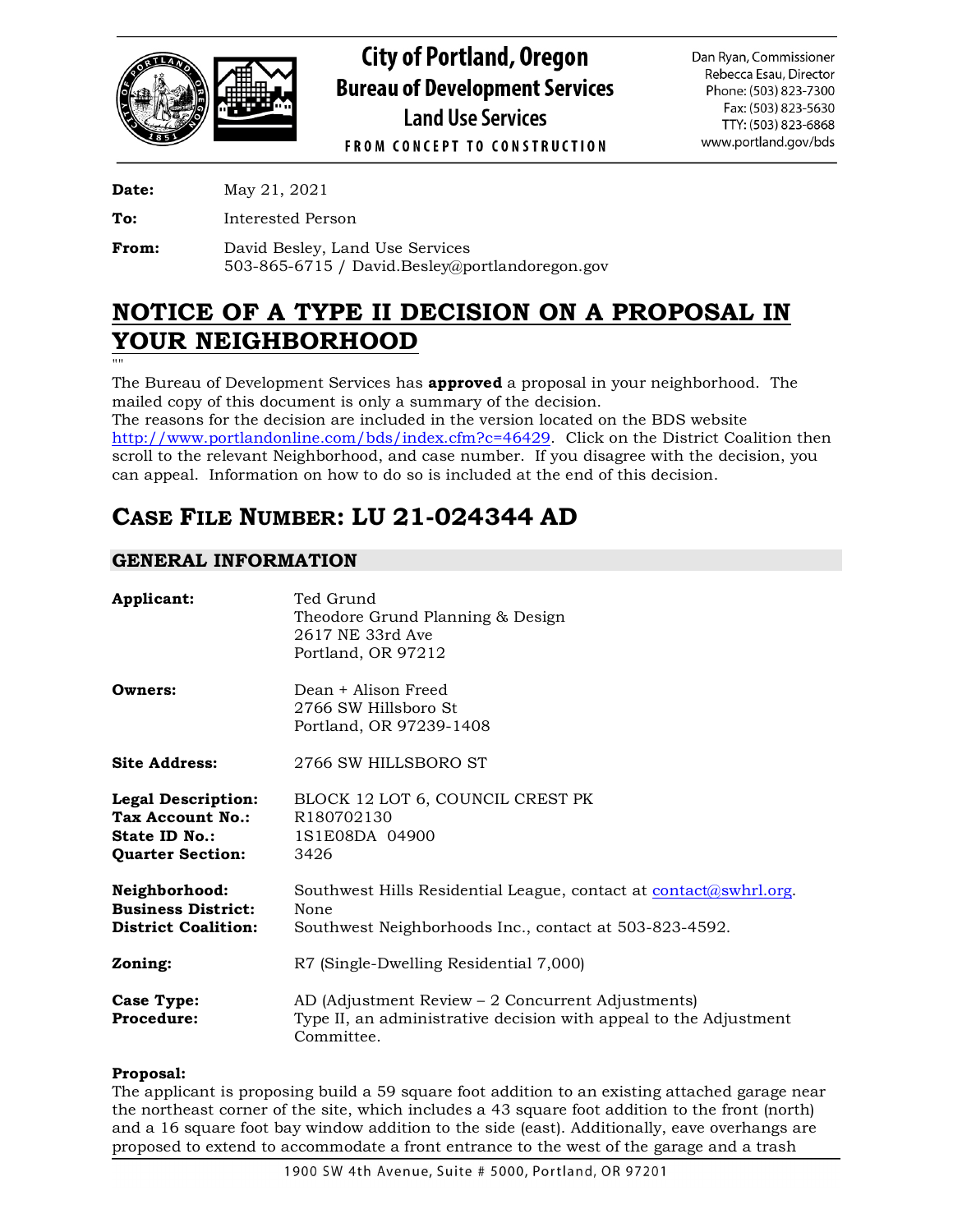enclosure area to the east of the garage. The Portland Zoning Code requires that structures be set back a minimum of 15 feet from the front lot lines in this zone (Section 33.110.220; Table 110-3). The existing garage is located about 6 feet from the front (north) lot line and the proposed 4-foot expansion would bring the garage as close as 1 foot – 9 inches from the front lot line; an Adjustment is therefore required to reduce the minimum front building setback from 15 feet to as close as 1 foot – 9 inches on the north lot line.

The Portland Zoning Code also requires that garage entrances be set back a minimum of 18 feet from street lot lines in this zone (Section 33.110.220; Table 110-3); a second Adjustment is therefore required to reduce the minimum garage entrance setback from 18 feet to as close 1 foot – 9 inches from the north lot line (fronting SW Hillsboro Street).

Additionally, the Portland Zoning Code allows eaves to extend into required building setbacks up to 20 percent of the depth of the setback (in this case, a 1-foot encroachment into the side setback and a 3-foot encroachment into front setbacks); however, they must be at least three feet from a lot line (Section 33.110.220.C.1). The new eaves are proposed to extend approximately one foot beyond the proposed addition. Additional Adjustments are therefore required to allow eaves to be up to about 1 foot from the north/front property line and 3 feet from the east property line.

To summarize, the applicant is proposing a 59 square foot attached garage addition which requires four (4) Adjustments:

- 1. To reduce the minimum front building setback from 15 feet to as close as 1 foot 9 inches on the north lot line;
- 2. To reduce the minimum garage entrance setback from 18 feet to as close as 1 foot 9 inches from the north lot line;
- 3. To allow eaves to be as close as 1 foot from the north lot line; and
- 4. To allow eaves to be as close as 3 feet from the east lot line.

## **Relevant Approval Criteria:**

Adjustment requests will be approved if the review body finds that the applicant has shown that approval criteria A. through F. of Section 33.805.040, Adjustment Approval Criteria, have been met.

## **ANALYSIS**

**Site and Vicinity:** The 3,581 square foot site is located on the south side of SW Hillsboro Street, about 290 feet west of the intersection of SW Beaverton Avenue and SW Hillsboro Street. The site slopes downward from northwest to southeast and is bordered to the west by a 10-foot wide alley easement. It is currently developed with a 3,581 square foot two-story house with a basement and a 170 square foot attached garage. The surrounding vicinity is developed with primarily two to three-story single-dwelling residences.

**Zoning:** The R7 zone is a single-dwelling zone that is intended to preserve land for housing, and to provide housing opportunities for individual households. Development standards are intended to allow for flexibility of development while maintaining compatibility within the City's various neighborhoods.

**Land Use History:** City records indicate there are no prior land use reviews for this site.

**Agency Review:** A "Notice of Proposal in Your Neighborhood" was mailed **April 5, 2021**The following Bureaus have responded as follows:

• The Portland Bureau of Transportation responded with no concerns regarding the Adjustment review and included information about Title 17 (Transportation Plan) requirements (Exhibit E-1);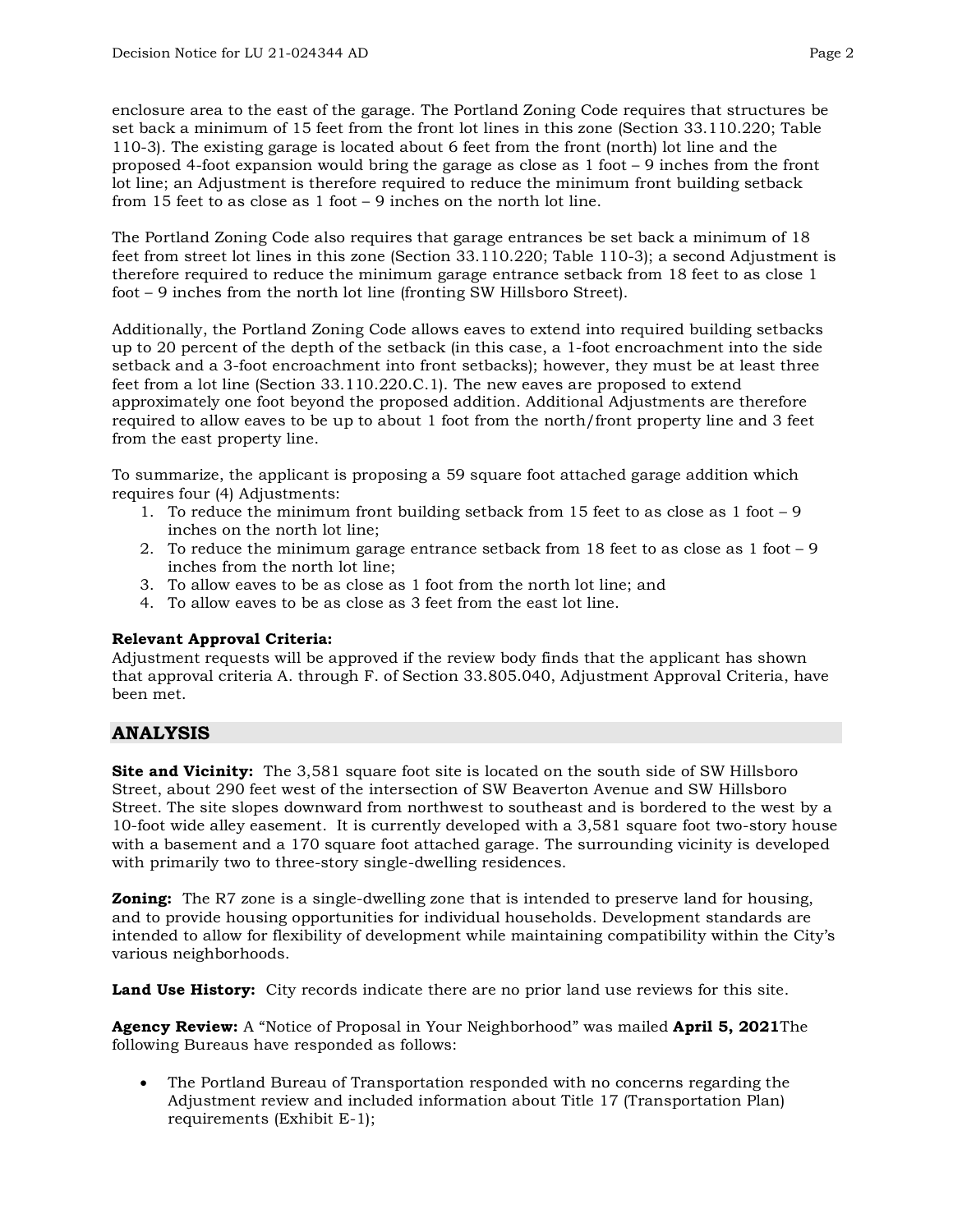- The Life Safety Review Section of the Bureau of Development Services (BDS) responded with no concerns regarding the Adjustment review, and included information about building permit requirements (Exhibit E-2); and
- The Bureau of Environmental Services (BES) responded with no concerns regarding the Adjustment review and noted that a safe stormwater disposal location that does not impact adjacent properties and/or structures must be shown at the time of building permit submittal (Exhibit E-3).

The following Bureaus have responded with no concerns (Exhibit E-4):

- The Site Development Review Section of BDS;
- The Fire Bureau; and
- The Water Bureau.

**Neighborhood Review:** No written responses have been received from either the Neighborhood Association or notified property owners in response to the proposal.

## **ZONING CODE APPROVAL CRITERIA**

### **33.805.040 Adjustment Approval Criteria**

Adjustment requests will be approved if the review body finds that the applicant has shown that approval criteria A. through F. below have been met.

**A.** Granting the Adjustment will equally or better meet the purpose of the regulation to be modified; and

**Findings:** The applicant is proposing to construct a 59 square foot addition to an existing attached garage near the northeast corner of the site, which includes a 43 square foot addition to the front (north) and a 16 square foot bay window addition to the side (east) which requires four (4) Adjustments:

- 1. To reduce the minimum front building setback from 15 feet to as close as 1 foot – 9 inches on the north lot line;
- 2. To reduce the minimum garage entrance setback from 18 feet to as close as 1 foot – 9 inches from the north lot line;
- 3. To allow eaves to be as close as 1 foot from the north lot line; and
- 4. To allow eaves to be as close as 3 feet from the east lot line.

The relevant purpose statement and associated findings are found below:

## *33.110.220 Setbacks*

*The setback regulations for buildings and garage entrances serve several purposes:*

- *They maintain light, air, separation for fire protection, and access for fire fighting;*
- *They reflect the general building scale and placement of houses in the city's neighborhoods;*
- *They promote a reasonable physical relationship between residences;*
- *They promote options for privacy for neighboring properties;*
- *They require larger front setbacks than side and rear setbacks to promote open, visually pleasing front yards;*
- *They provide adequate flexibility to site a building so that it may be compatible with the neighborhood, fit the topography of the site, allow for required outdoor areas, and allow for architectural diversity; and*
- *They provide room for a car to park in front of a garage door without overhanging the street or sidewalk, and they enhance driver visibility when backing onto the street.*

As noted above, the existing garage is located about 6 feet from the front (north) lot line and the proposed 4-foot expansion would bring the garage as close as 1 foot – 9 inches from the front lot line.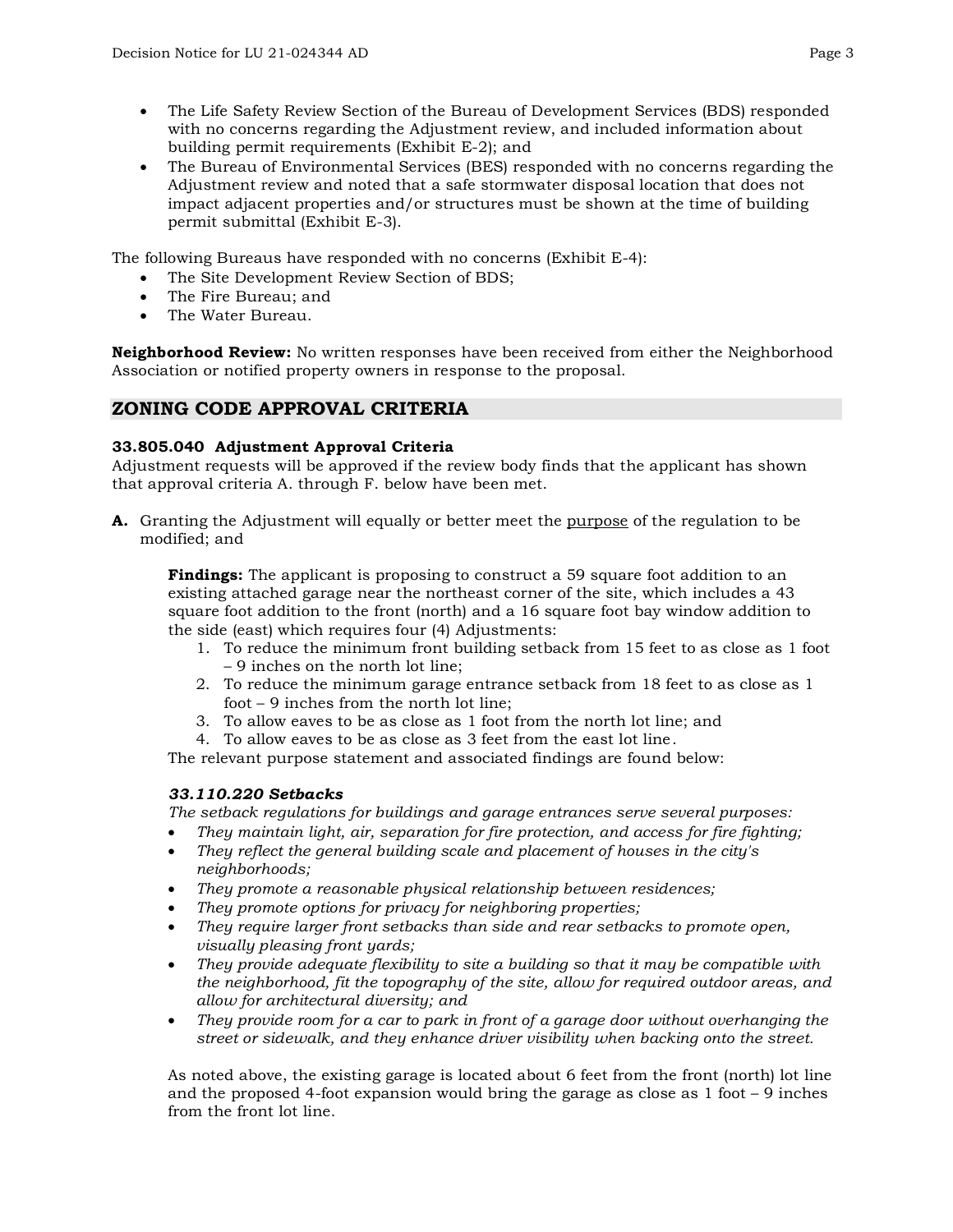While the front and garage setback reductions to 1 foot – 9 inches, and an eave reduction to 1 foot, are substantial, the garage and eave are proposed to be closer to a street lot line rather than a neighboring residence; the 40 foot width of the adjacent SW Hillsboro Street right-of-way will ensure light, air, and privacy will be maintained, as will the physical relationship between residences.

While the eastern eave (over the proposed bay window addition, east side entrance, and trash storage area) will be as close as 3 feet from the side lot line to the east, approximately 14 feet of this 16-foot long eave will meet the setback requirements. Only about 2 feet of this eave will be between 3 feet and 4 feet. This is relatively minor setback encroachment, toward the north east corner of the building, where it will not impact light or air to the neighboring resident to the east, which is over 8 feet from the eave.

Garages built within street facing and front lot line setbacks are common in this hilly area, as are eaves associated with such development, including the neighboring properties to the north, east, and west, as well as several other properties on SW Hillsboro Street. This proposal will therefore be reflective of the building scale and placement of houses in this neighborhood.

The minimum required garage entrance setback is intended to allow room for a car to park in front of the garage without overhanging the street or sidewalk, and to enhance driver visibility when backing onto the street. PBOT has reviewed the proposal and notes that the existing condition with the current garage location also does not allow a vehicle to be parked without crossing at least the abutting sidewalk (Exhibit E.1). This is a similar condition found east and west of the subject site along both sides of SW Hillsboro as well as along other streets found in this part of the City where home and garage locations are limited in relation to the sloping nature of these lots. PBOT does not expect that the property owner would park in front of the garage door given the extent that a vehicle would project into the street. Accordingly, PBOT has no objections to the proposed Adjustment to the garage entrance setback.

The Fire Bureau has reviewed the request for reduced wall and eave setbacks and offered no concerns with regards to separation for fire protection, or access for fire fighting.

#### *This criterion is met.*

**B.** If in a residential, CI1, or IR zone, the proposal will not significantly detract from the livability or appearance of the residential area, or if in an OS, C, E, I, or CI2 zone, the proposal will be consistent with the classifications of the adjacent streets and the desired character of the area; and

**Findings:** The subject lot is in the R7 zone, a residential zone, and is in a neighborhood with a mix of two and three-story houses. As noted above, garages with eaves built within street facing/front lot line setbacks are common in this area and the proposed one-story garage will therefore be consistent with the appearance of the residential area. Only about 2 feet of the east side eave will encroach into the setback, which is minor and will not impact the livability or appearance of the area.

#### *This criterion is met.*

**C.** If more than one Adjustment is being requested, the cumulative effect of the Adjustments results in a project which is still consistent with the overall purpose of the zone; and

**Findings:** The overall purpose of the R7 zone is to preserve land for housing, and to provide housing opportunities for individual households. Development standards in single-dwelling zones work together to promote desirable residential areas by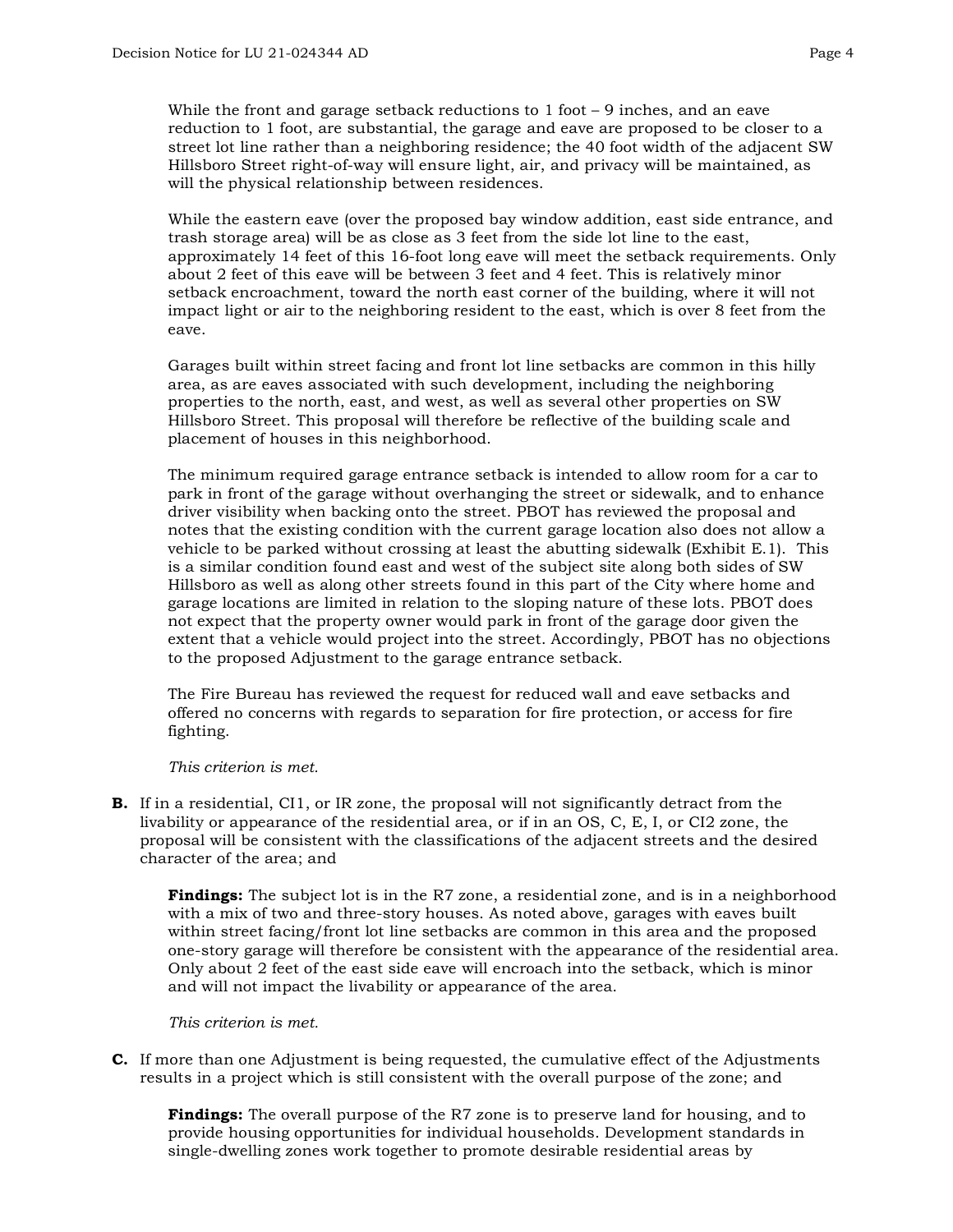addressing aesthetically pleasing environments, safety, privacy, energy conservation, and recreational opportunities. Garages are accessory to residential development and off-street parking is required in this neighborhood. As noted above, the proposed garage placement is consistent with the development pattern in this area and this is a relatively small addition. Based on the findings included in response to approval criteria A and B above, the project is consistent with the overall purpose of the zone.

*This criterion is met.*

**D.** City-designated scenic resources and historic resources are preserved; and

**Findings:** City designated scenic resources are identified on the Official Zoning Map with a lower case "s" and historic resources are designated by a large dot or as being within the boundaries of a Historic or Conservation district. There are no such resources present on the site; therefore, this criterion is not applicable.

**E.** Any impacts resulting from the Adjustment are mitigated to the extent practical; and

**Findings:** No adverse impacts have been identified for which mitigation would be required.

*This criterion is met.*

**F.** If in an environmental zone, the proposal has as few significant detrimental environmental impacts on the resource and resource values as is practicable;

**Findings:** Environmental overlay zones are designated on the Official Zoning Map with either a lowercase "p" (Environmental Protection overlay zone) or a "c" (Environmental Conservation overlay zone). No environmental zoning is applied to the site; therefore, this criterion is not applicable.

## **DEVELOPMENT STANDARDS**

Unless specifically required in the approval criteria listed above, this proposal does not have to meet the development standards in order to be approved during this review process. The plans submitted for a building or zoning permit must demonstrate that all development standards of Title 33 can be met, or have received an Adjustment or Modification via a land use review prior to the approval of a building or zoning permit.

## **CONCLUSIONS**

The applicant is proposing to construct a 59 square foot addition to an existing attached garage near the northeast corner of the site which requires four (4) Adjustments:

- 1. To reduce the minimum front building setback from 15 feet to as close as 1 foot 9 inches on the north lot line;
- 2. To reduce the minimum garage entrance setback from 18 feet to as close as 1 foot 9 inches from the north lot line;
- 3. To allow eaves to be as close as 1 foot from the north lot line; and
- 4. To allow eaves to be as close as 3 feet from the east lot line.

While the front and garage setback reduction to 1 foot – 9 inches is substantial, the garage is proposed to be closer to a street lot line rather than a neighboring residence; light, air, and privacy will be maintained, as will the physical relationship between residences. Garages with eaves built within street facing and front lot line setbacks are common in this hilly area, including the neighboring properties to the north, east, and west, as well as several other properties on SW Hillsboro Street. While the eastern eave will be as close as 3 feet from the side lot line to the east, only about 2 feet of this eave will be between 3 feet and 4 feet. This is relatively minor setback encroachment, toward the north east corner of the building, where it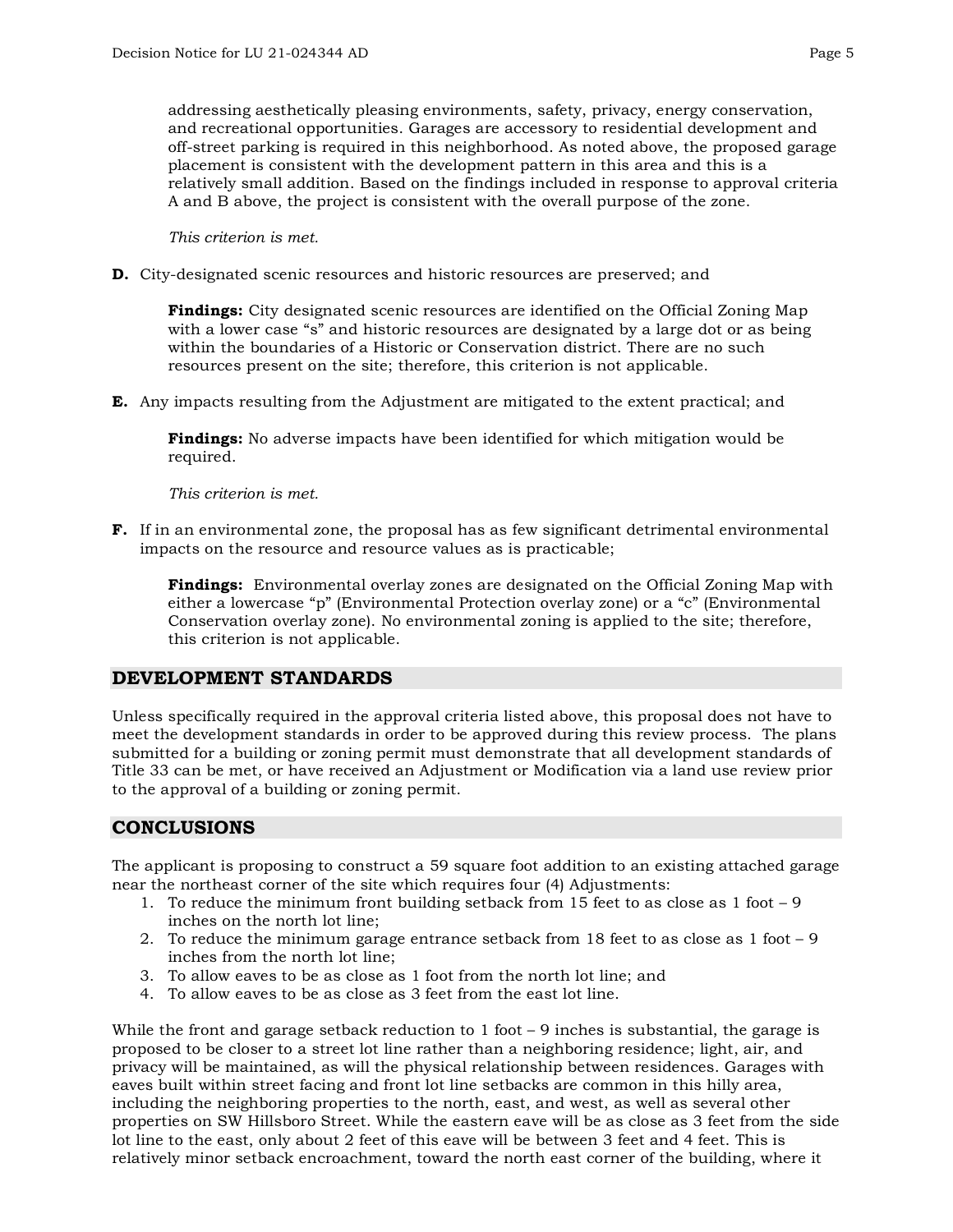will not impact light or air to the neighboring resident to the east, which is over 8 feet from the eave. This proposal will therefore be reflective of the building scale and placement of houses in this neighborhood. PBOT has no objections to the proposed Adjustment to the garage entrance setback and the Fire Bureau offered no concerns with regards to separation for fire protection, or access for fire fighting.

Garages are accessory to residential development and off-street parking is required in this neighborhood. The proposed garage placement is consistent with the overall purpose of the zone. The proposal meets the applicable approval criteria and should be approved

## **ADMINISTRATIVE DECISION**

Approval of four (4) Adjustments (Section 33.110.220; Table 110-3):

- 1. To reduce the minimum front building setback from 15 feet to as close as 1 foot 9 inches on the north lot line;
- 2. To reduce the minimum garage entrance setback from 18 feet to as close as 1 foot 9 inches from the north lot line;
- 3. To allow eaves to be as close as 1 foot from the north lot line; and
- 4. To allow eaves to be as close as 3 feet from the east lot line

for a 59 square foot addition to an existing attached garage including a 43 square foot addition to the front (north) and a 16 square foot bay window addition to the side (east), per the approved site plans, Exhibits C-1 through C-3, signed and dated May 12, 2021, subject to the following condition:

A. As part of the building permit application submittal, each of the 4 required site plans and any additional drawings must reflect the information and design approved by this land use review as indicated in Exhibits C.1-C.4. The sheets on which this information appears must be labeled, "Proposal and design as approved in Case File # LU 21-024344 AD. No field changes allowed."

#### **Staff Planner: David Besley**



By authority of the Director of the Bureau of Development Services

## **Decision mailed: May 21, 2021**

**About this Decision.** This land use decision is **not a permit** for development. Permits may be required prior to any work. Contact the Development Services Center at 503-823-7310 for information about permits.

**Procedural Information.** The application for this land use review was submitted on March 11, 2021, and was determined to be complete on March 31, 2021.

*Zoning Code Section 33.700.080* states that Land Use Review applications are reviewed under the regulations in effect at the time the application was submitted, provided that the application is complete at the time of submittal, or complete within 180 days. Therefore this application was reviewed against the Zoning Code in effect on March 11, 2021.

*ORS 227.178* states the City must issue a final decision on Land Use Review applications within 120-days of the application being deemed complete. The 120-day review period may be waived or extended at the request of the applicant. In this case the applicant did not waive or extend the 120-day review period. Unless further extended by the applicant, **the 120 days will expire on: July 29, 2021.**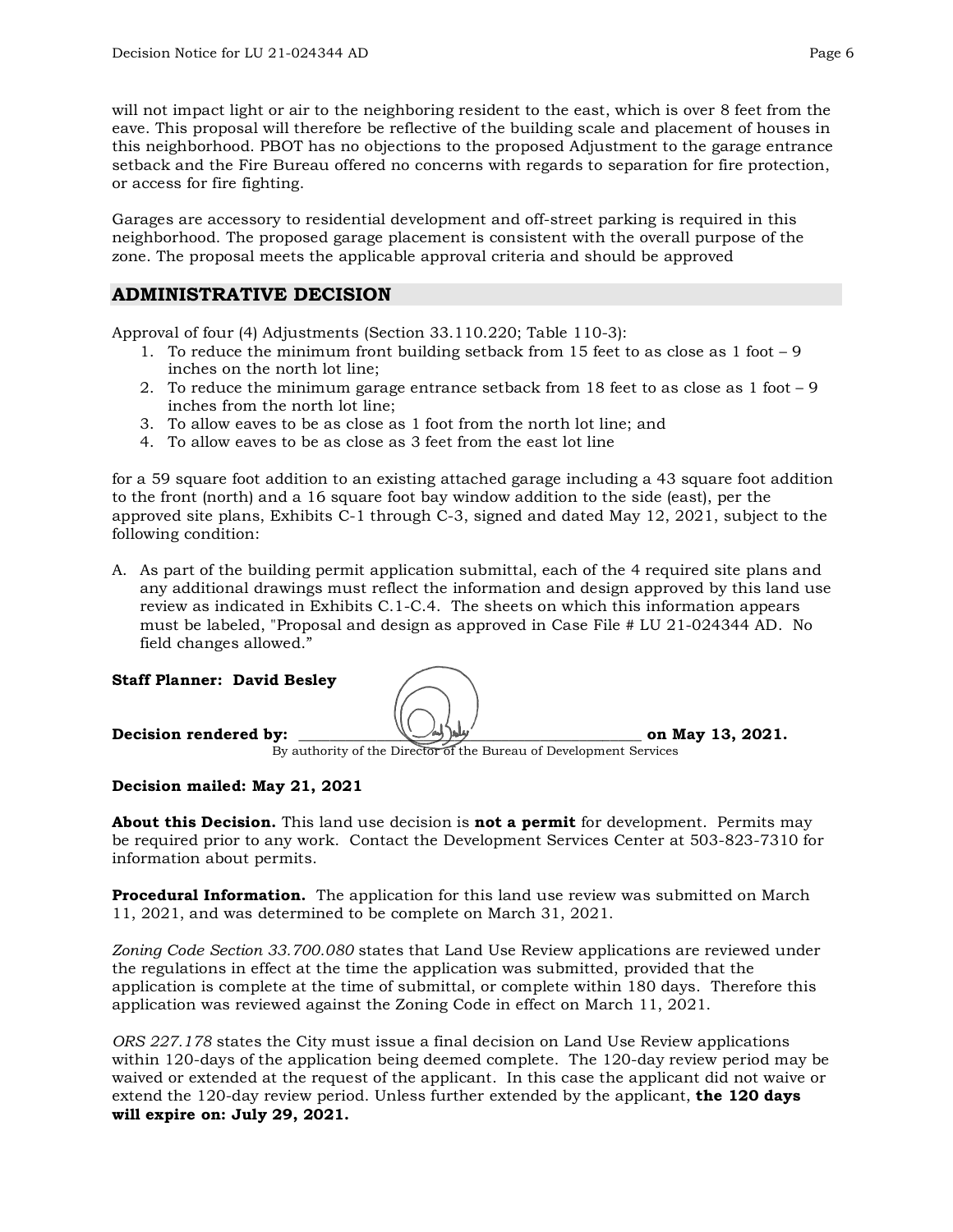#### **Some of the information contained in this report was provided by the applicant.**

As required by Section 33.800.060 of the Portland Zoning Code, the burden of proof is on the applicant to show that the approval criteria are met. The Bureau of Development Services has independently reviewed the information submitted by the applicant and has included this information only where the Bureau of Development Services has determined the information satisfactorily demonstrates compliance with the applicable approval criteria. This report is the decision of the Bureau of Development Services with input from other City and public agencies.

**Conditions of Approval.** If approved, this project may be subject to a number of specific conditions, listed above. Compliance with the applicable conditions of approval must be documented in all related permit applications. Plans and drawings submitted during the permitting process must illustrate how applicable conditions of approval are met. Any project elements that are specifically required by conditions of approval must be shown on the plans, and labeled as such.

These conditions of approval run with the land, unless modified by future land use reviews. As used in the conditions, the term "applicant" includes the applicant for this land use review, any person undertaking development pursuant to this land use review, the proprietor of the use or development approved by this land use review, and the current owner and future owners of the property subject to this land use review.

**Appealing this decision.** This decision may be appealed to the Adjustment Committee, and if appealed a hearing will be held. The appeal application form can be accessed at https://www.portlandoregon.gov/bds/45477. Appeals must be received **by 4:30 PM on June 4, 2021**. **The completed appeal application form must be emailed to [LandUseIntake@portlandoregon.gov](mailto:LandUseIntake@portlandoregon.gov) and to the planner listed on the first page of this decision.** If you do not have access to e-mail, please telephone the planner listed on the front page of this notice about submitting the appeal application. An appeal fee of \$250 will be charged. Once the completed appeal application form is received, Bureau of Development Services staff will contact you regarding paying the appeal fee. The appeal fee will be refunded if the appellant prevails. There is no fee for ONI recognized organizations for the appeal of Type II and IIx decisions on property within the organization's boundaries. The vote to appeal must be in accordance with the organization's bylaws. Please contact the planner listed on the front page of this decision for assistance in filing the appeal and information on fee waivers. Please see the appeal form for additional information.

If you are interested in viewing information in the file, please contact the planner listed on the front of this decision. The planner can provide some information over the phone. Please note that only digital copies of material in the file are available for viewing. Additional information about the City of Portland, city bureaus, and a digital copy of the Portland Zoning Code is available on the internet at [https://www.portlandoregon.gov/citycode/28197.](https://www.portlandoregon.gov/citycode/28197)

**Attending the hearing.** If this decision is appealed, a hearing will be scheduled, and you will be notified of the date and time of the hearing. The decision of the Adjustment Committee is final; any further appeal must be made to the Oregon Land Use Board of Appeals (LUBA) within 21 days of the date of mailing the decision, pursuant to ORS 197.620 and 197.830. Contact LUBA at 775 Summer St NE, Suite 330, Salem, Oregon 97301-1283, or phone 1-503-373-1265 for further information.

Failure to raise an issue by the close of the record at or following the final hearing on this case, in person or by letter, may preclude an appeal to the Land Use Board of Appeals (LUBA) on that issue. Also, if you do not raise an issue with enough specificity to give the Adjustment Committee an opportunity to respond to it, that also may preclude an appeal to LUBA on that issue.

#### **Recording the final decision.**

If this Land Use Review is approved the final decision will be recorded with the Multnomah County Recorder.